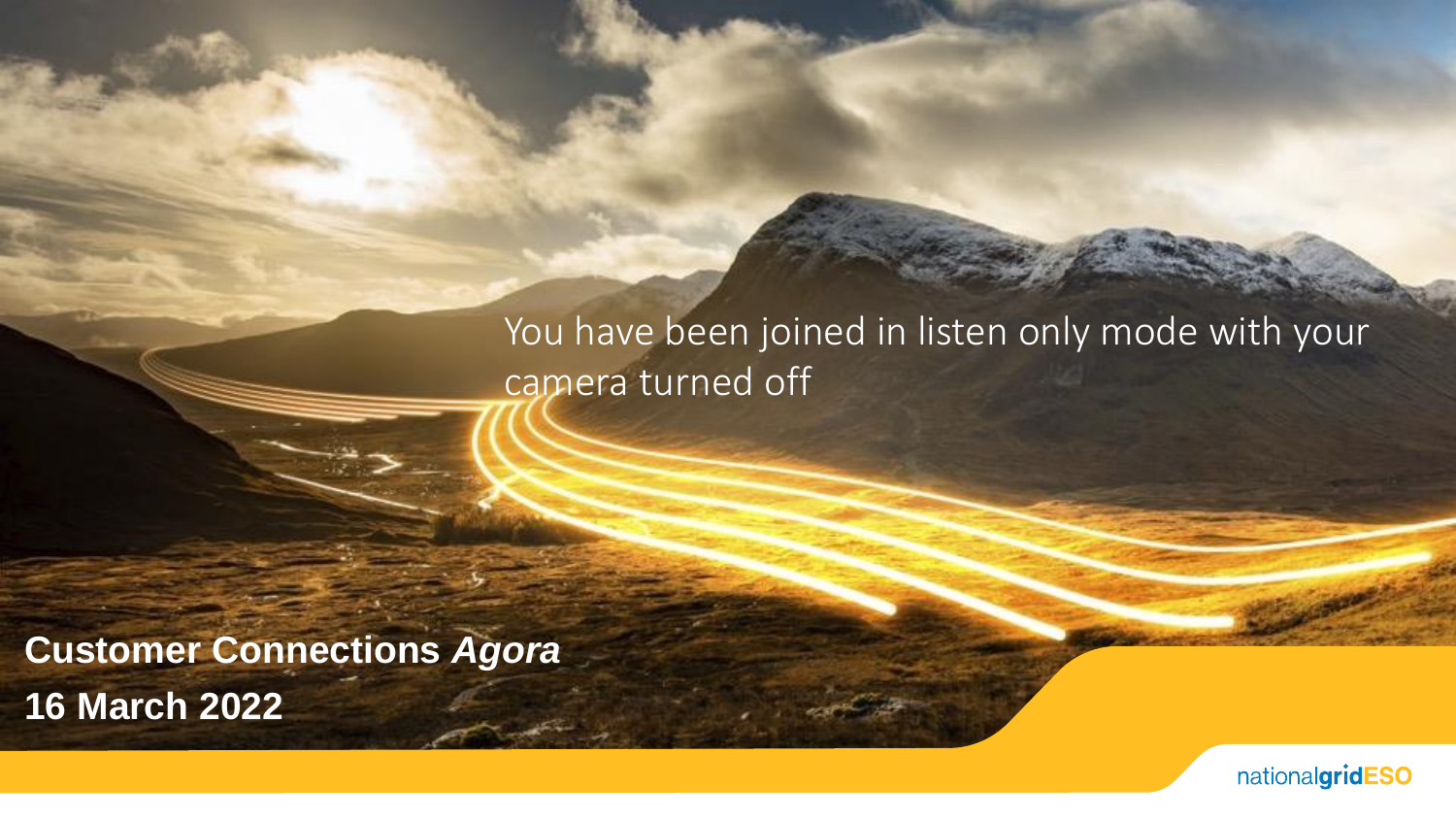Agenda Introduction

Electricity Customer Connections Team Structure Changes Update

Construction Planning Assumptions

Queue Management

Q&A

Any questions please enter them in the chat. If we are unable to answer today we will provide a response at a future Agora.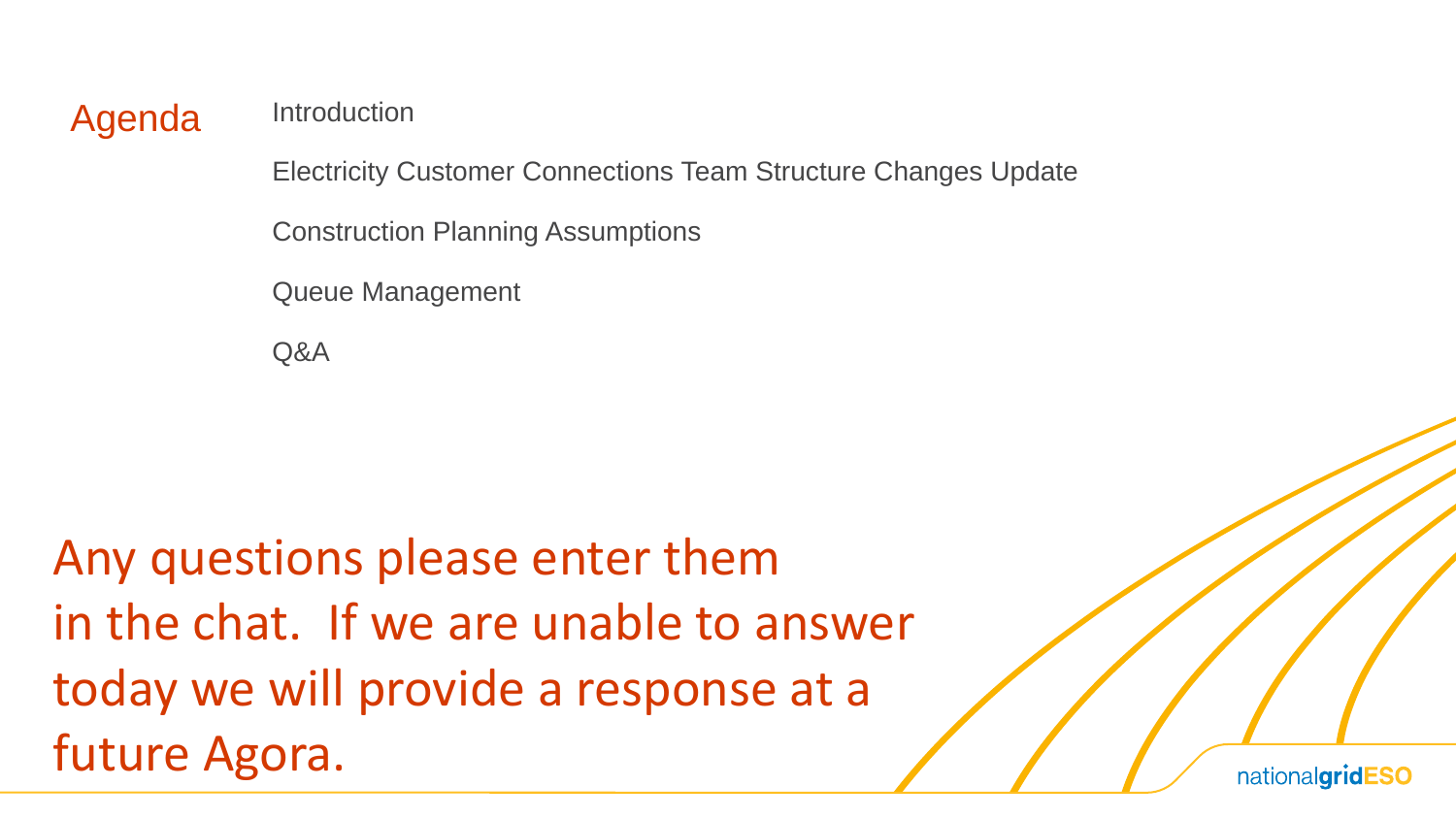### **Introduction**

The Customer Connection Agora's look to:

Provide an opportunity to learn about a variety of subjects from Connection Processes, Connections related Code and Policy Changes , Network Operability, Operational Compliance, Security Statements Cancellation Charges, and more.

Increase the visibility of the Electricity Customer Connections team to our customers, stakeholders, and the wider electricity market.

Electricity Customer Connections provide updates via a short presentation as well as encouraging engagement and interaction via a monthly Question and Answer segment.

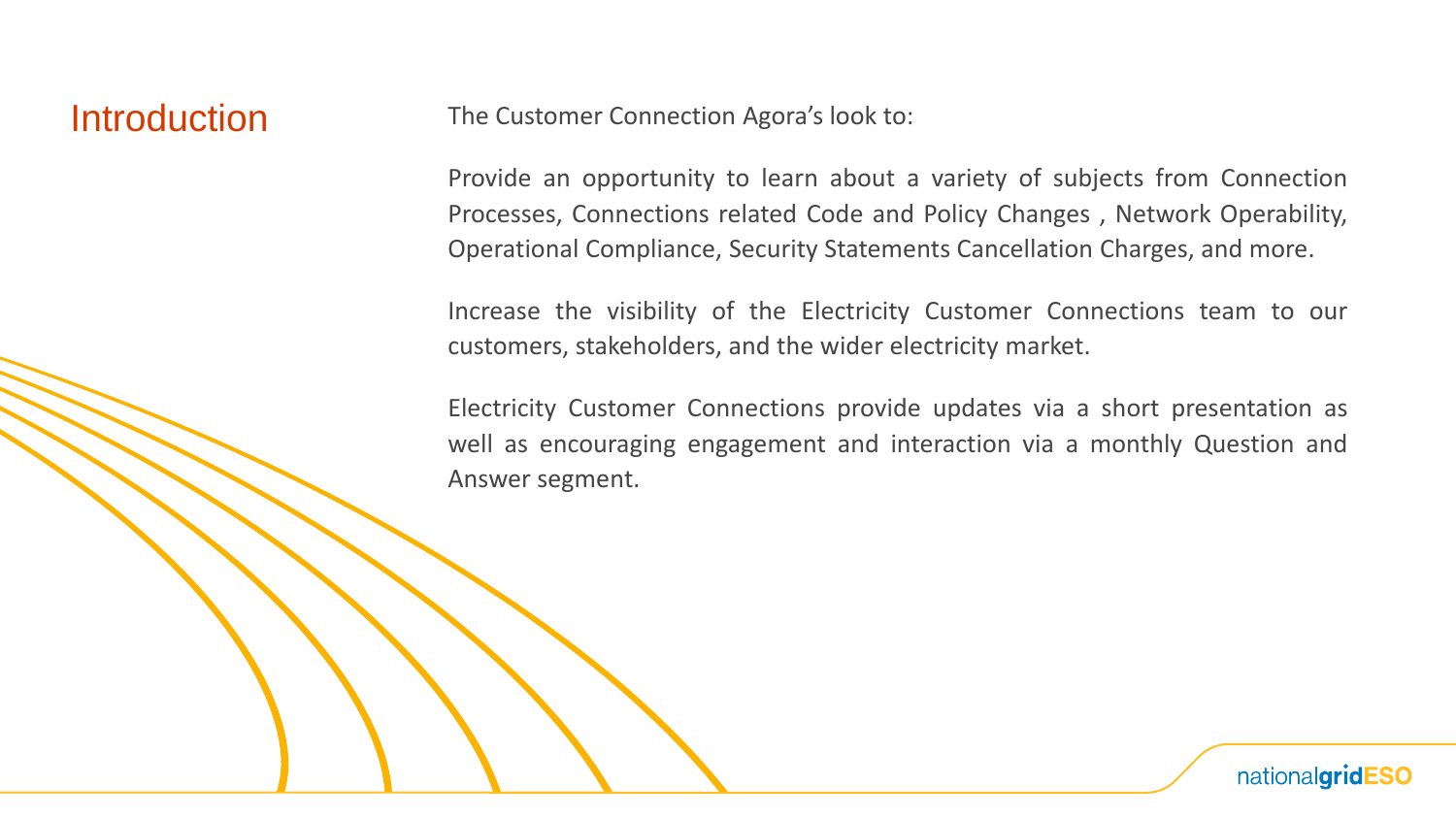### **Susana Neves e Brooks** Head Of Electricity Customer Connections **NGESO**



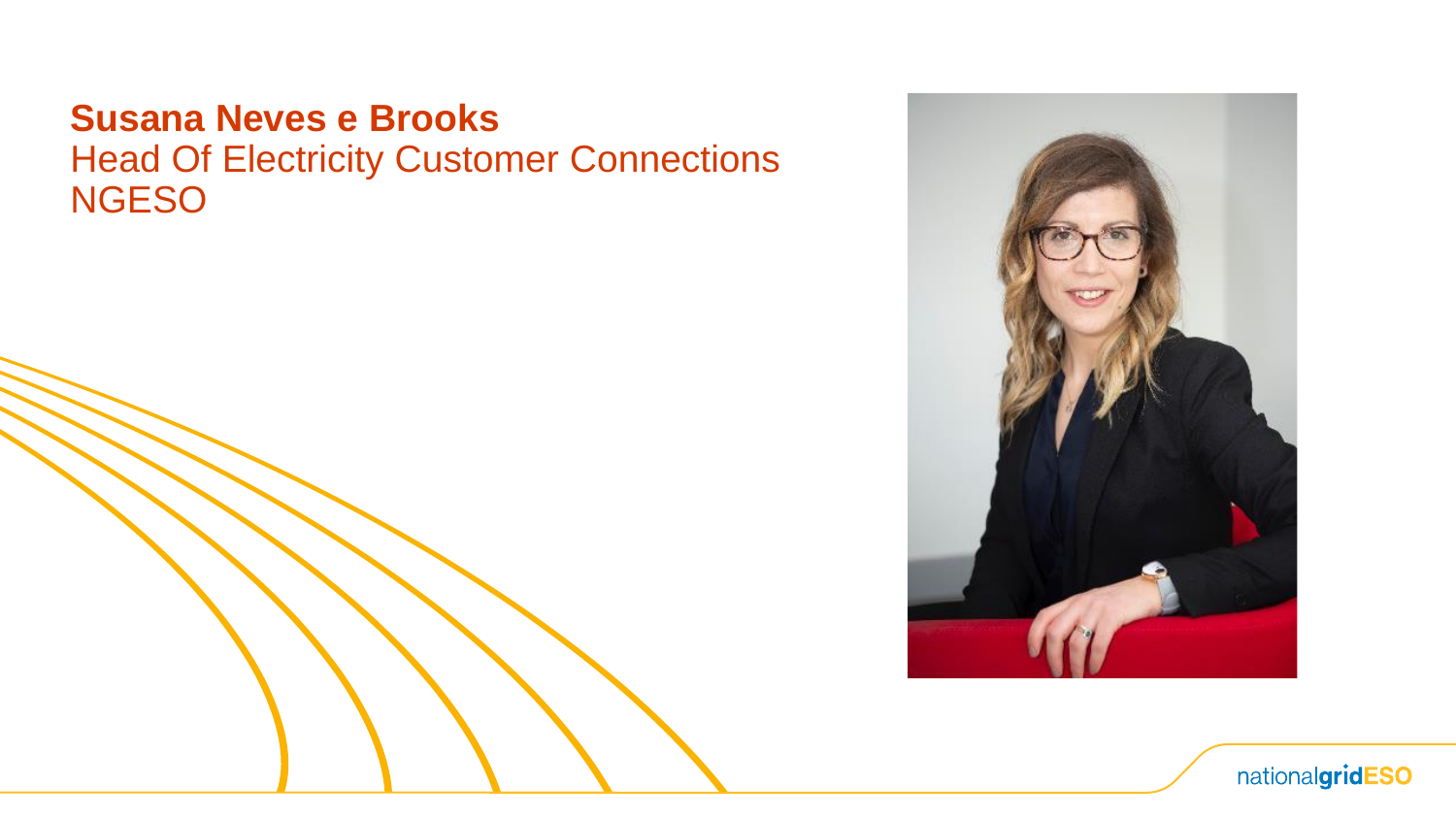### Electricity Customer Connection Team Structure Changes

New Structure to come into effect in April 2022

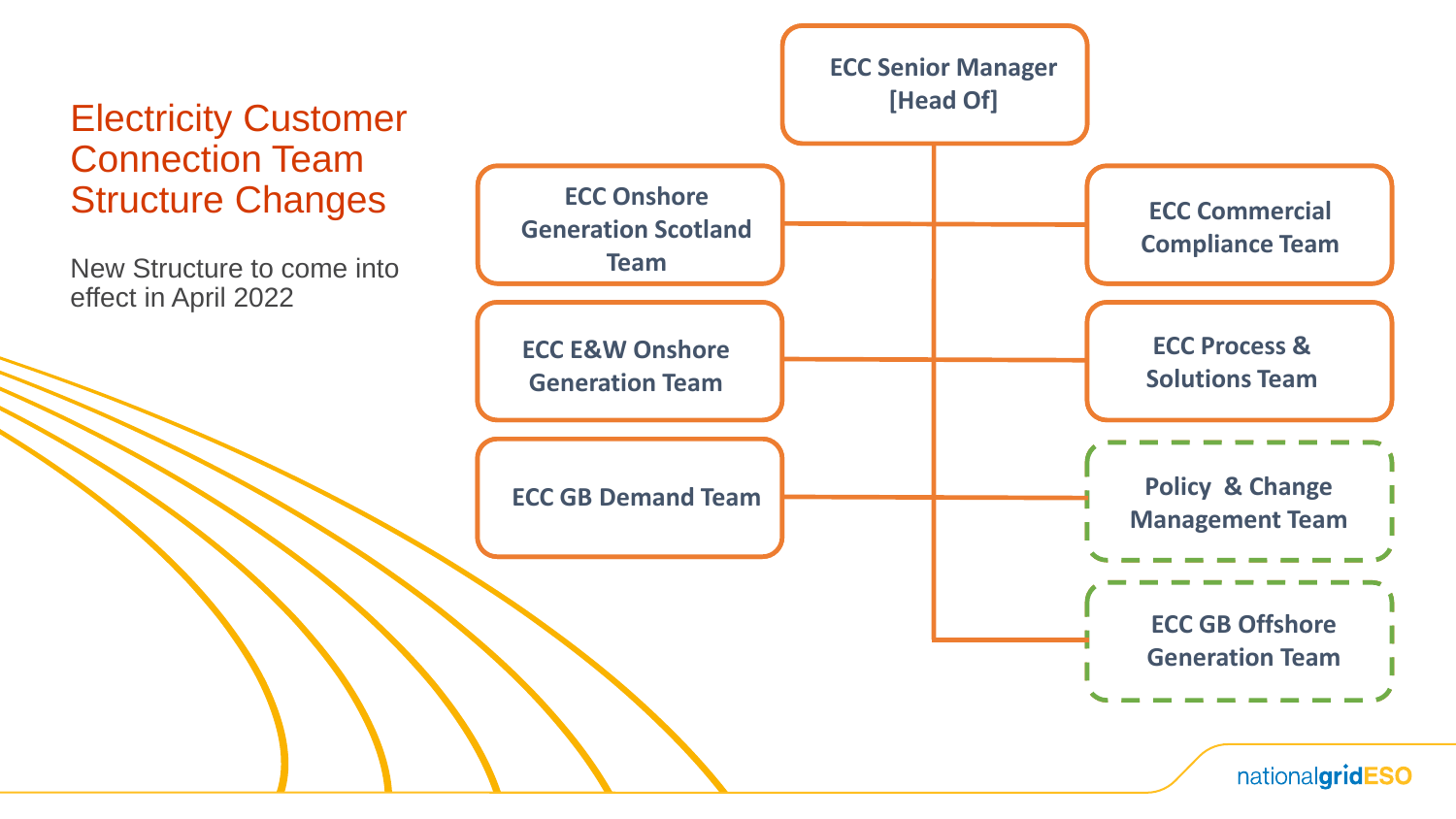**Connection** Assessment Improvement Strategy (Construction Planning Assumptions Review)

The purpose of the this review is to:

- 1. Address the growth in number of transmission connection applications received by the ESO, along with the increase in diversity of technology and growing complexities for assessment of new connections against a busier generation background.
- 2. Develop a consistent and agreed approach for creating Construction Planning Assumptions (CPAs) that are fit the purpose for all parties including customers.
- 3. Develop an agreed guidance to facilitate the distinction between Enabling and Wider Works.
- 4. Develop a process for assessing the connection of Battery Energy Storage Systems .

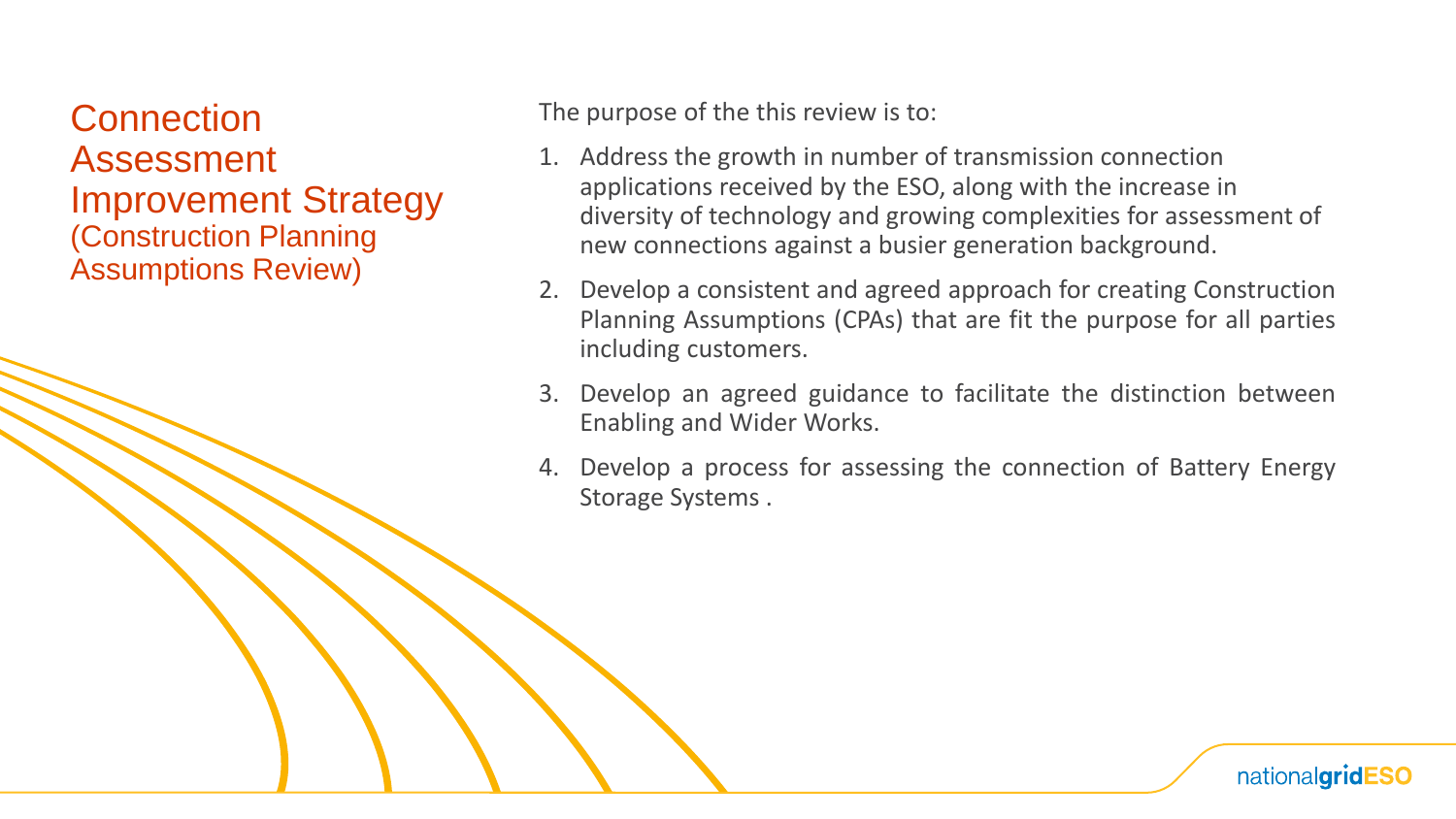

## Connection Assessment Improvement Strategy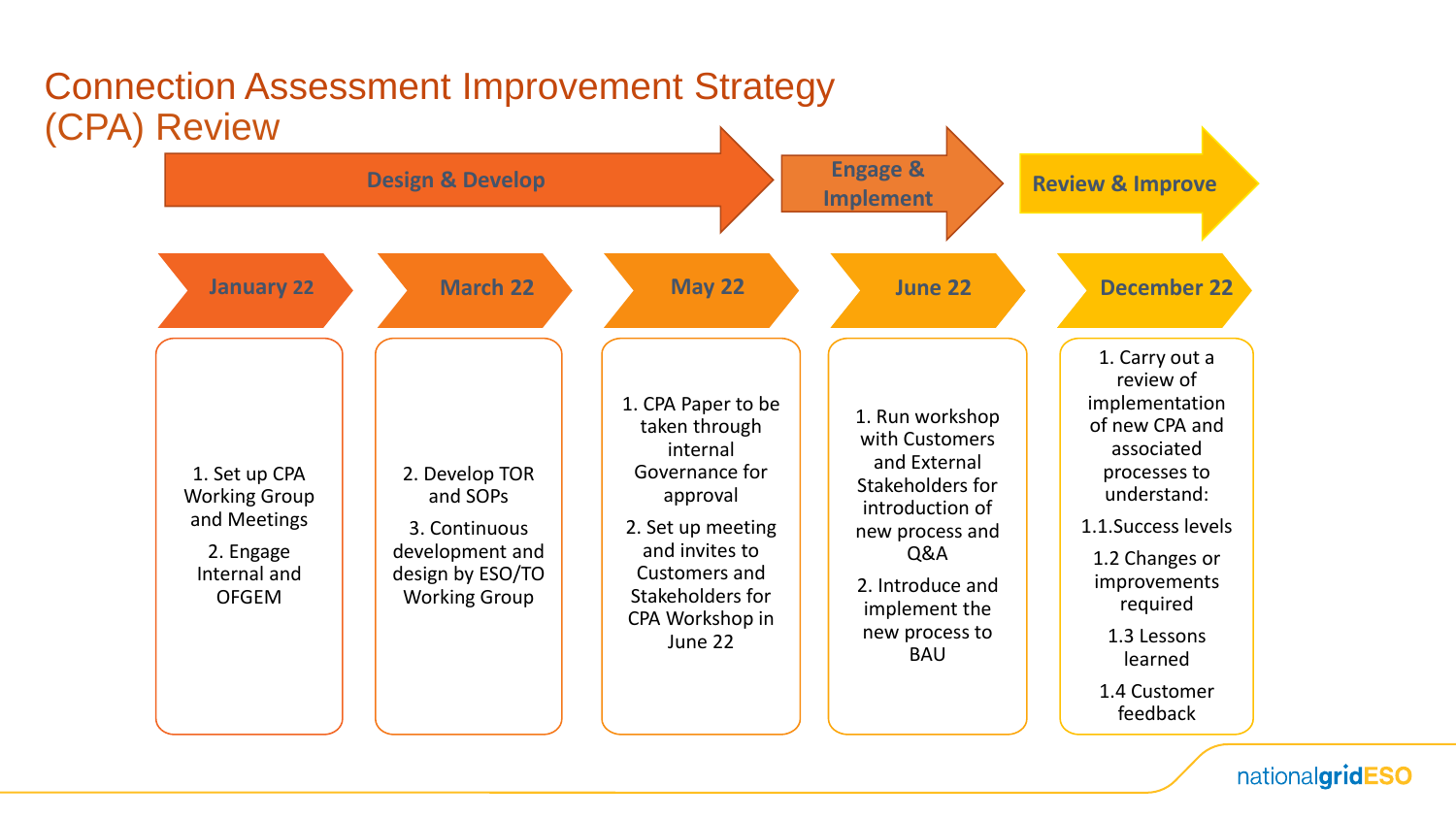# Queue Management



 $2$   $\sqrt{2}$ 

 $\frac{1}{2}$  . The  $\frac{1}{2}$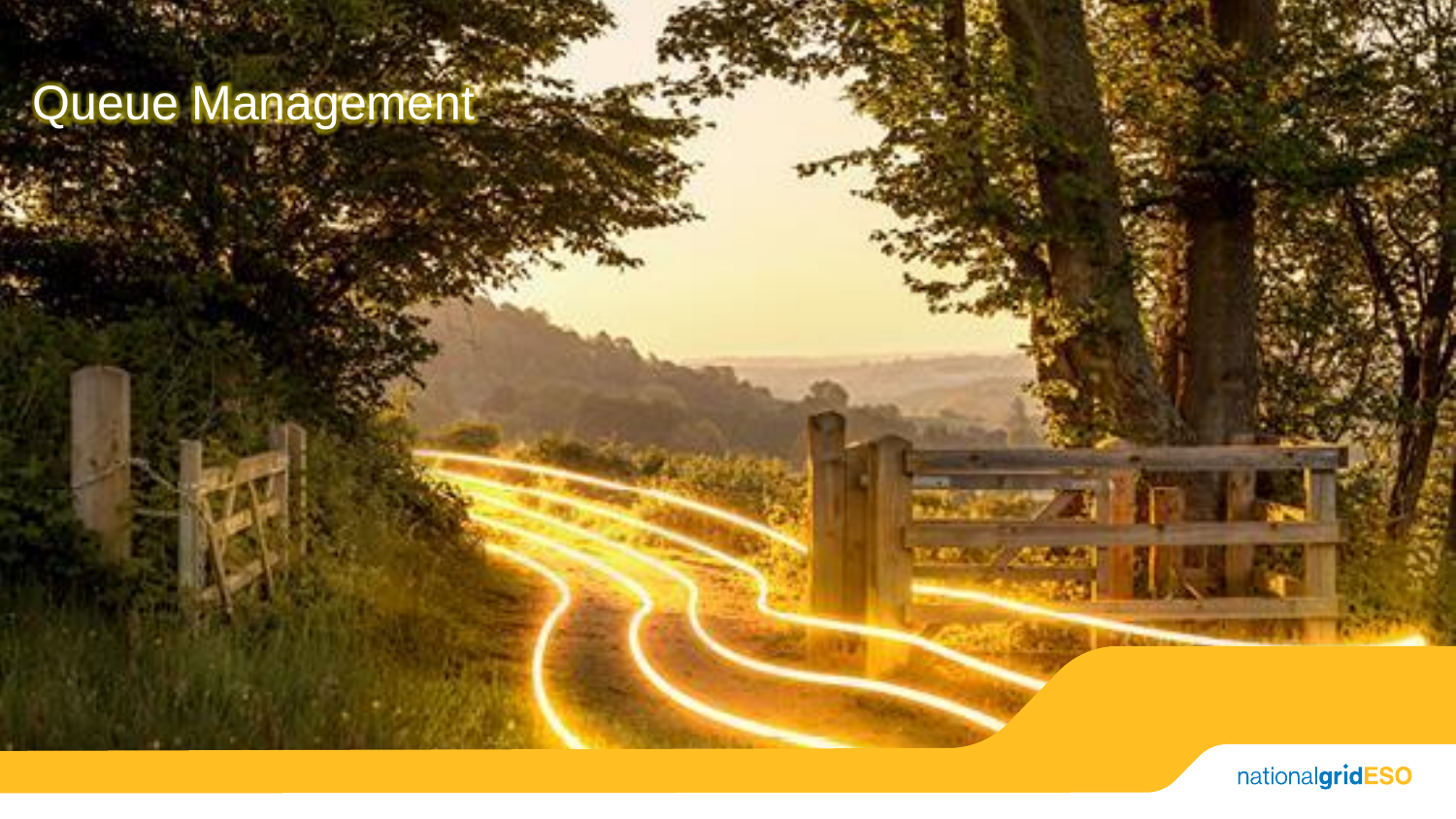### **Queue Management**

On the 1st of March, ESO issued a communication on our Website that confirmed the decision to Pause the introduction of the Queue Management process to Transmission Connection Applications

What does this mean:

- ESO still firmly believe in the principle of Queue Management and the requirement for this to be introduced to Transmission Connection Contracts
- Queue Management Clause and Appendices shall not be activated (waiver letter to be issued]
- We acknowledge the feedback received from Customers with regards to the strategy adopted by the ESO for engagement and implementation of the Queue Management Guidance developed by ENA on Transmission Connections
- We are acting also on the feedback from CUSC Working Group, where ESO we asked to take a leading role with regards to review and re-development of the proposal for the CUSC Modification [which acknowledges the feedback from Customers and industry]
- We will engage with Customers and also TOs to enable successful CUSC modification to be completed in a reasonable amount of time so the implementation of Queue Management on Transmission Connections can be resumed to support the energy transition and enabling 100% Renewable Generation Target for 2035 to be met .

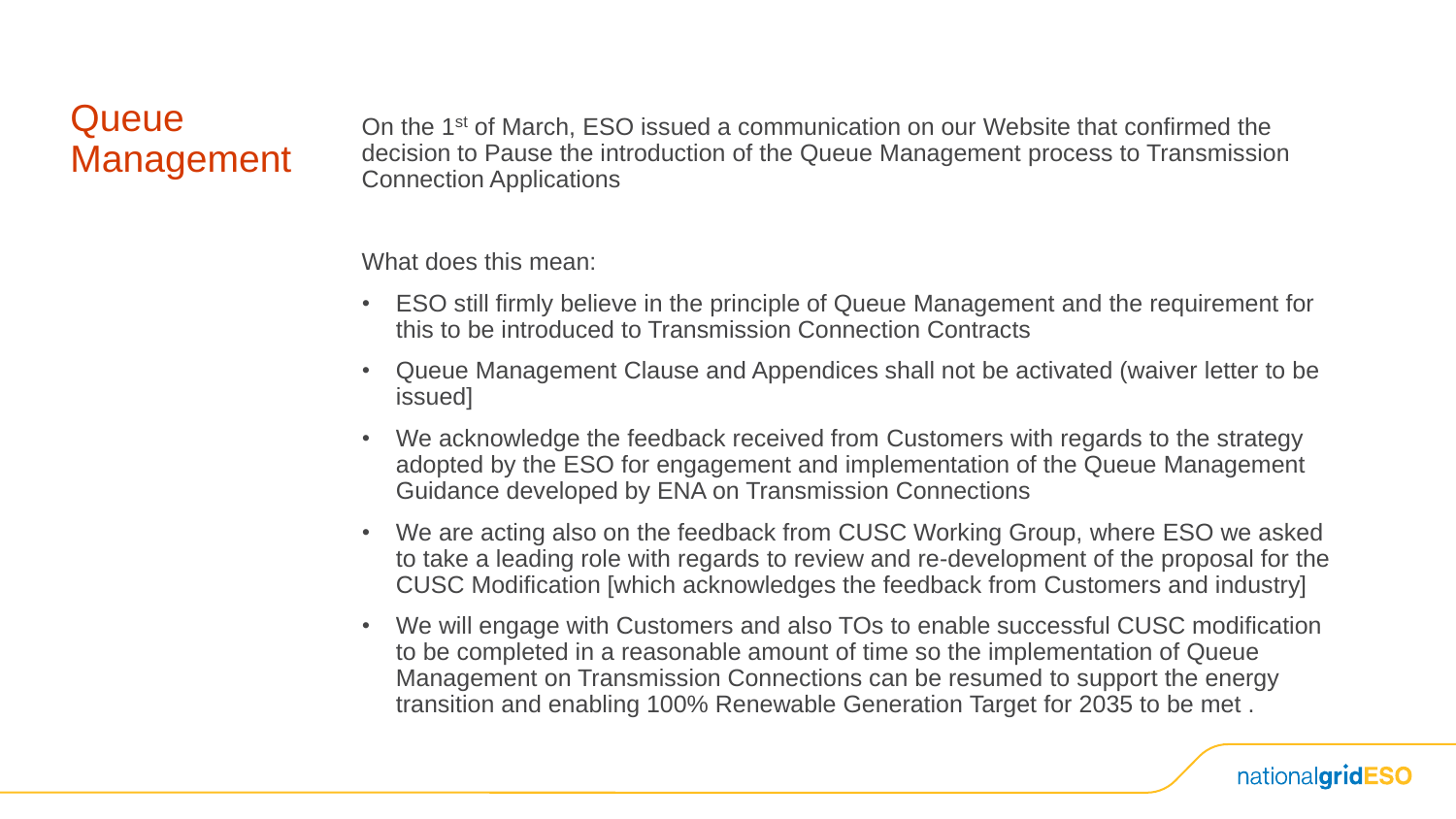### Queue Management

### nationalgridESO

### NOTIFICATION IN A SERVICE CONTRACTOR OF REPORT OF THE RESIDENCE.

### **BUT HELMANY WAS**

ger vestens a som<br>- Han som måling til proföre att udden at den CDO kaplemetasion af Custus Management in Theosticalli<br>- Han som den starte for

ting and welling to specific an understand for the company of the final program of the specification of the se<br>- The context figures with<br>- The profitability the Company interest Association (DAS) and their figures with an in station figures with<br>His contest for the Compt Marcoli Association CDM, and other industry organization is the development of the<br>His position with the Compt Marcolin Association and photographs of a 2011 and without an ant movement of the Congress Marcelli Association (1988), and the Collaboration Communication of the Congress <br>The Communication of the Congress Marcelline and the Congress of the Communication of the Congress of the Con<br>I

Replacions 2001 in parties with the first of the right Sing & Control Replacions 2001 is a top contage in<br>Cash:<br>1992 Study Sciences 2001 June President and A The Control Replace to Microsoft and the Industry and Portune<br>19 enves d'un la mais management à c'ha noge d'un ja sou sor tre moussy and la singe out allet.<br>De vestig de la management peut de verden en partie de vez genne en de la management de vez de vez de vez de<br>L'annotat de vez an 1. Jaan maalinga haad la 1940 (1945 metal) as oo ku u maayo wala laa taalaminga milim Comme.<br>Jackson ku meessay kasta kira milimani. Aaska sa dalala, walluuna waxalaaba kiraal ka guuraassa.<br>Kasta milimani ka kasta la ku ka 1992 holds patients and in California means the continuum spin of the continuum of the continuum and the process<br>Interpretations are continuum and antisotal for each process in each stability and with interpretational and

ments to be more refusible formations.<br>In anomatom connection agreements.<br>CSO Currentes are when approximately the behavior in the second interview Current Management descent in<br>CSO Currentes are this in Section would see men a management of the state of generation.<br>1. January 2008 1979, 1979, 1979, 1979, 1979, 1979, 1979, 1984, 1979, 1979, 1979, 1979, 1979, 1979, 1979, 197<br>1. January 2008 1979, 1979, 1979, 1979, 1979, 1979, 1979, 1979, 197

I Membership contractor all research to the call more party.<br>The state point of memory programmer to the call more party. d waaren 1 en 2013 het die Suid-Afrikaanse kollek.<br>gebruik van die gewone is 'n die Suid-Afrikaanse van die verkryfskip van met niet van die onderskip van die st<br>gebruik van die gewone van die stadius van die 15de eeu waar

a de la marca del secolo del secolo del ser del marca del ser del ser del ser del ser del ser del ser del ser<br>L'andre la Temple del ser del ser del ser de l'andre les ser de la marca del ser de la marca del ser del ser<br>L'a Bod voltet kappa geometer genometer in den angelsen er der men mensen om en versten bestelling av den genomet<br>Fören de mensen under mensen av det utvikligen om staten med staten mensen och på en blandet utvikligen.<br>I Fören and hot beginning stationary contents in the companies for a mission of the time mission is provided on the<br>So this sharp:<br>Appropriate provided Children books – CDO opposited for a mission in the mission for event water as

gen bestehend.<br>1980 - De Franse de State (1980 - 1992 de State de Land de State de Land de Land de Land de Land<br>1980 : Paris Mariano de Maria (1992 - 1992 de State de Land de Land de Land de Land de Land de Land de Land<br>19 to the moving of Microsoft of LCO computer has industry that in the computer state of the conditional state and<br>Apply Signs Schemater Computer states approximate the large parties in the condition in condition and conditi Agont piggaren d'Alfred Konstitution de la comme une forme de la comme au mais constitution de la comme<br>1935, Dem Britannic Barrel Montgresse de comme de la trapa solar remission en la grèce de la comme de la comm<br>1940 : d sas vuosi valtaan on valtalainen Taminadelta palkalainen<br>Tamminainen ontractad Padjadel lautamata Pauluksa (TIP)<br>vartamina sai voittoita Raal lautamata Pauluksa (TIP)

ana i dalah kapada - melang Trajasta Tanah Milandi (1991)<br>19 merupakan dan bermula pada kalimatan dari Propinsi Stati dan bermula pada menjadi Stati dan berkasa Stati<br>19 merupakan dan bersama Stati dan bermula pada terdapa

### tive is instrumed this shares now

lane.

Slow search photographs (CB) with the summer system orders Ke the mediately auditivist more results for termine on ever. Charles present. In the relieve their is business sharper to the reliefing Compa Management regulations artistics Transmission connection control is reflect the extractor of the D.D.C and healths.

to a significant second of rook control out interest the PRG and spinsters into TACC stand Transackation concentration accumulation in a  $\mathcal A$  indications are asymmetric wideling of a situations. Lemma and<br>took before mask an increasing the temperature of  $100\,h$  Gpc schemes<br>in Gaussian .

of ESO current with tree research Transmission connection. sus Panagement have relead their lasses and concerns. The Information or during our increasing more incorpologic difficult to: an of proparationis (marking) in terms of surface of massacks (as

and and reportive foot Game Monographic is required for una Pasi si "pasina" na Diaman Lilanagaamana la Pia Anna sepertana. roaged in set informed of this decision.

> moves the taxes Panagement desired and associated generants The limit Interiories of Council University of the closediest, both in terms of content and timeline, on the

that your a week home should and attituded the Course. The figure includes conference within the most 12 months player. estadiosis durated by conservated the earliest apportunity

Spiritual for signature, the competitivity Thresholder. reible, planer in a she being mar a basares!

By Suitcher Comessors Team anders wagene inquirity

The same distribution of the model of the day of the product manner in the contract of the same distribution of the contract of the same distribution of the contract of the contract of the contract of the contract of the

ha mulki sadariy dama titariki Distanti katani<br>Kimit ta Umumiyi katani yayi Distanti katani katani ya Ta Walioza<br>Kifi ta Sanata mwana wa Tanzani

n kan Sambara (a makamatan ing perenda Salariga)<br>Kilang Sambaran ang unitar kalamat, antar perang **CONTRACT STATISTICS SURE CONSUMING STATISTICS IN CONTRACT SURFACES**<br> **CONSUMING SURFACE CONTRACT SURFACES IN THE STATISTICS OF SURFACES**<br>
CONTRACT SURFACE IN ANGELES CONTRACT SURFACES IN THE STATISTICS OF SURFACES IN THE

an ayyunadi, da saska

**Michigan** 

ke sandra el Countra Adamsyramam.<br>Tanàna amin'ny faritr'i North

 $\tau$  for the states of a rest disc  $\mathcal{L}(M)$  . The<br>disc of the spectrum contribution of  $\mathcal{L}(M)$  . The<br>disc of the spectrum contribution of the spectrum contribution of<br>the spectrum contribution of the spectrum contrib

**TRACCHRISSIA PERMISSIONARY** 

*<u>Anders messes</u>* 

(Filef Falsusy 2022, we see ables to get our segment on

**Builder** 

### Document Download

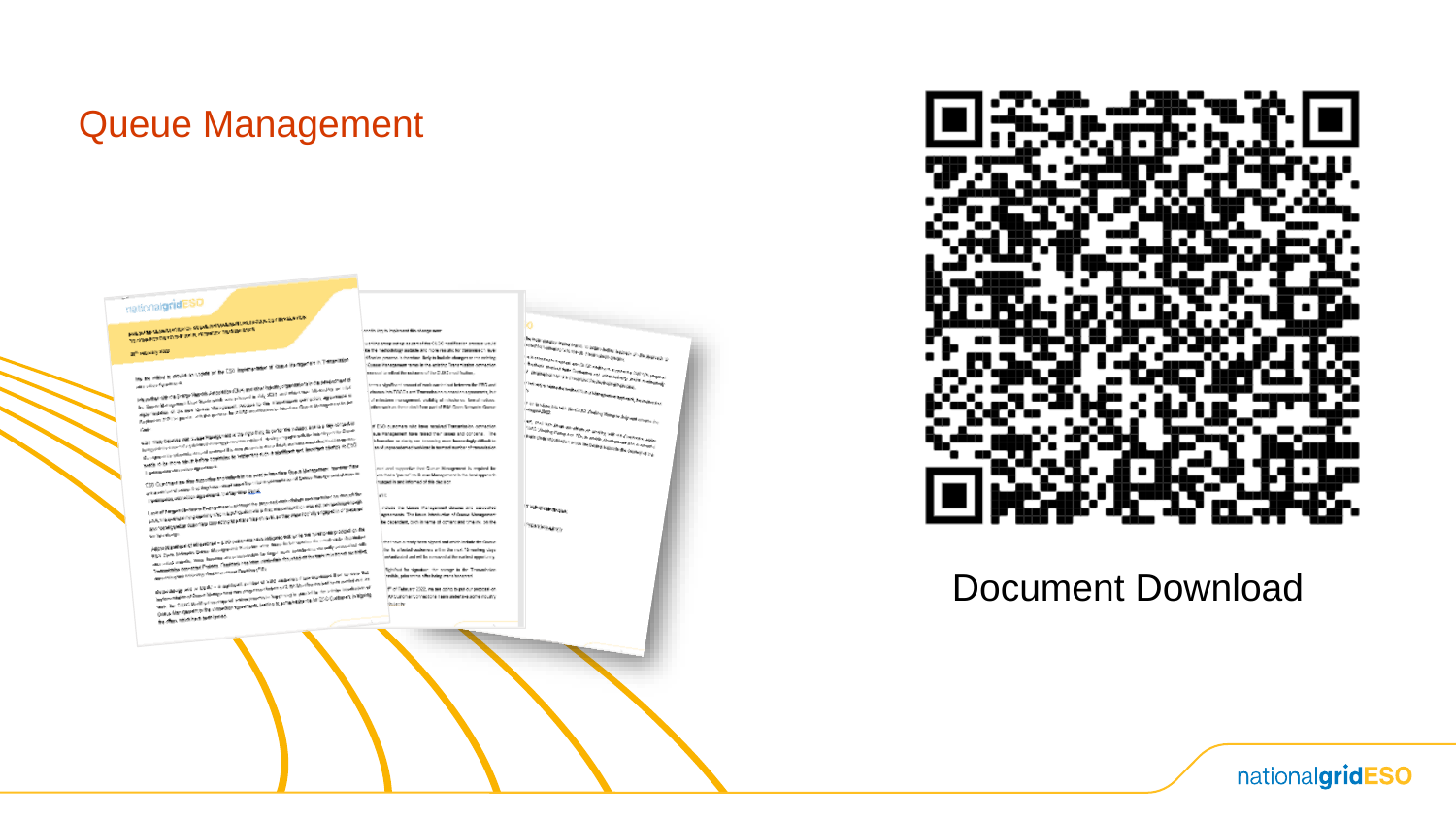### Queue Management

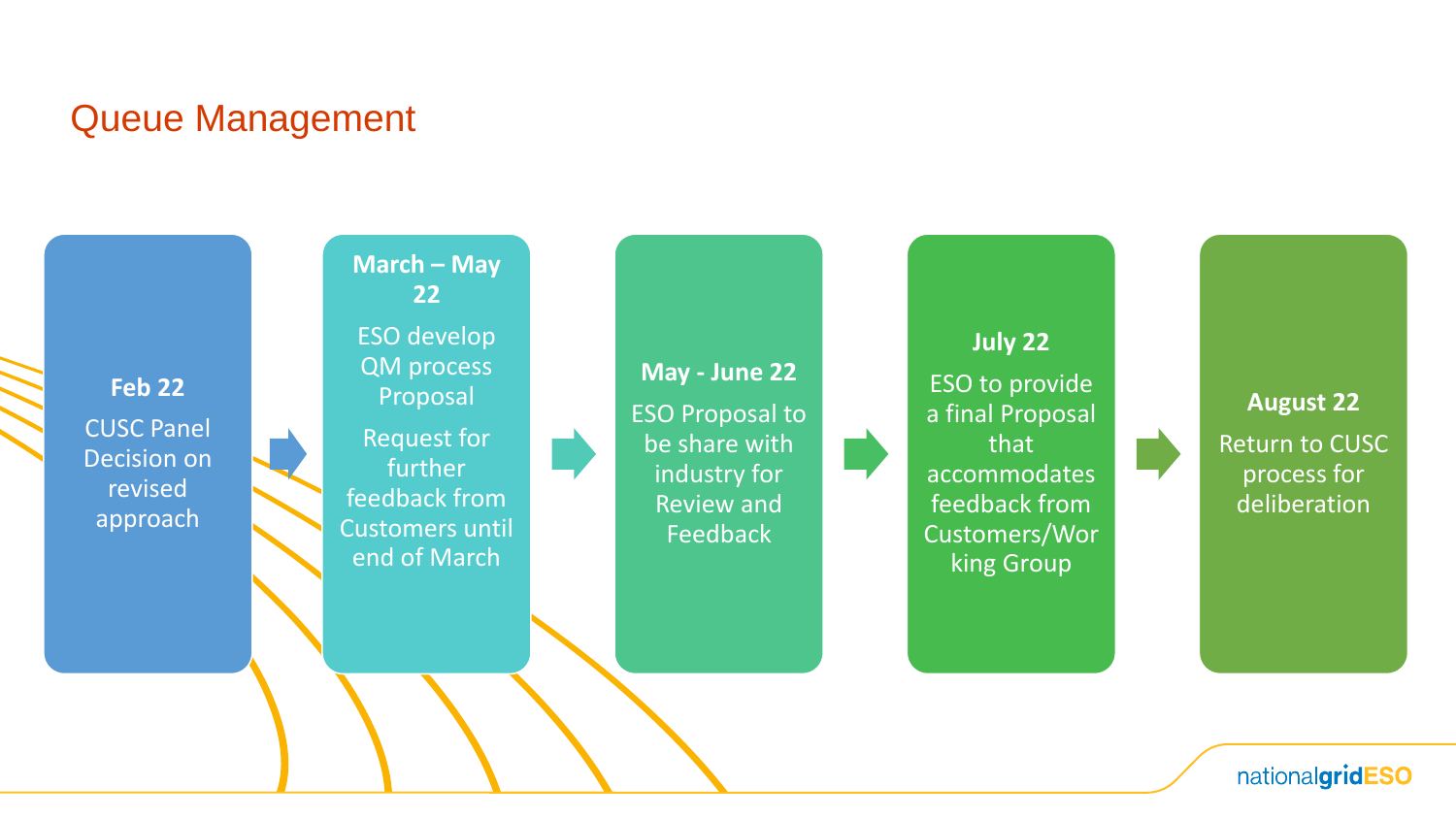

## **Please take the time to give us some feedback on today's**

**Agora**